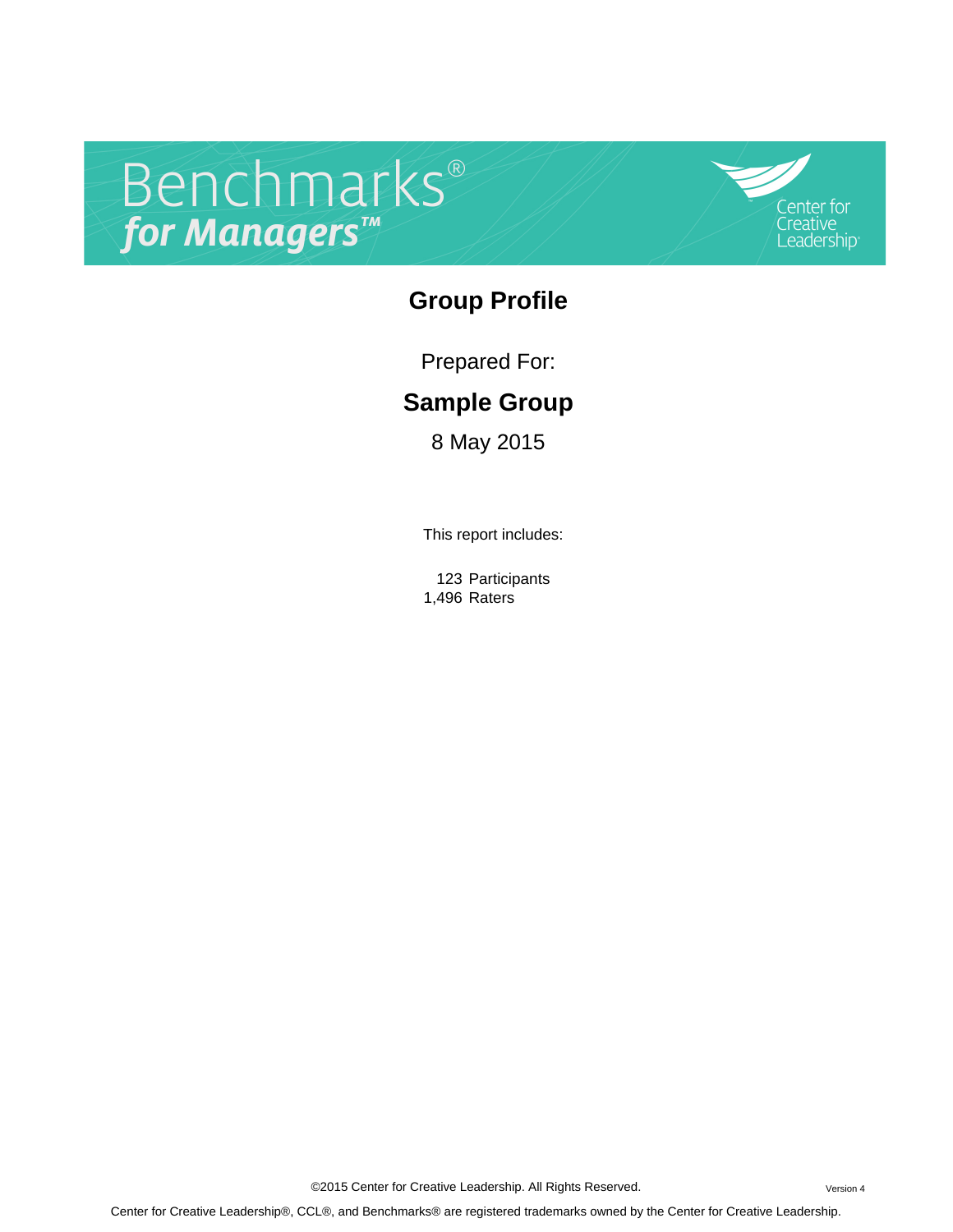The Center for Creative Leadership gratefully acknowledges the contribution of the following individuals whose work and dedication made the Benchmarks for Managers for Managers group profile possible:

Lead Contributors - The Contributors -HOQ ULCOLOUGH Jean Brittain Leslie Braxton W. Walker Dawn C. Barts

Contributors **Contributors** Craig Chappelow Nancy Staley

To cite from this report, please use the following as your reference.

Leslie, Jean Brittain, Walker, Braxton W., & Barts, Dawn C. (2015) Benchmarks® for Managers™ Group Profile. Greensboro, NC: Center for Creative Leadership.

Copyright ©2015 Center for Creative Leadership.

All rights reserved. No part of this document may be reproduced, stored in a retrieval system, or transmitted, in any form or by any means, electronic, mechanical, photocopying, recording, or otherwise, without the prior written permission of the publisher.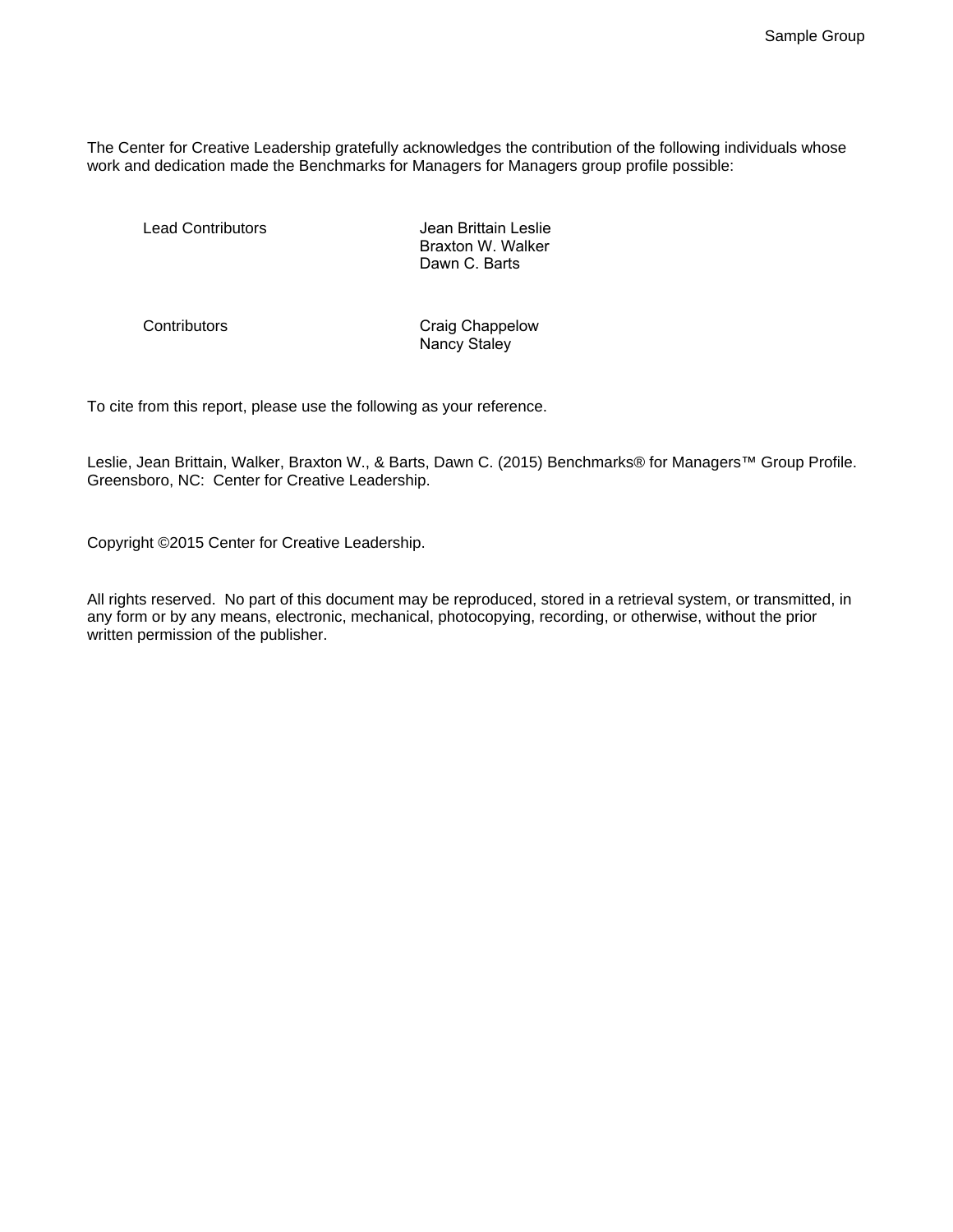## **Purpose and Overview**

This Benchmarks for Managers group profile is an aggregated summary of the data from a group of individual feedback reports. In this group profile, Self represents all the participants in this group and All Raters includes everyone who submitted a survey except Self.

The group profile can be used to:

- Identify group strengths and development needs,
- Begin discussions about the impact of these strengths and development needs on the organization,
- Rank the importance of leadership competencies within the organization,
- Inform training and development plans,
- Provide a normative comparison to other groups, and
- Help individual participants compare their scores to those of the group.

## **Group Profile Contents:**

#### **Overall Group Performance and Importance Rankings**

Provides the broadest view of the group's feedback using All Raters data. Contrasts average competency scores with importance for success rankings.

#### **Strengths and Development Needs**

Displays the average scores of the competencies by rater group.

#### **Importance for Success**

Shows how often each competency was rated as most important for success by rater group.

#### **Highest and Lowest Rated Items by Rater Group**

Lists the five highest and five lowest rated items by rater group.

#### **Greatest Differences Between All Raters and Self Scores**

Two tables that show the 15 items with greatest discrepancy between Self and All Raters scores.

#### **Normative Comparison**

Contrasts the group's competency scores with a similar group.

## **Problems That Can Stall a Career**

Displays All Raters, Boss, and Self average scores of characteristics and behaviors that can lead to career derailment.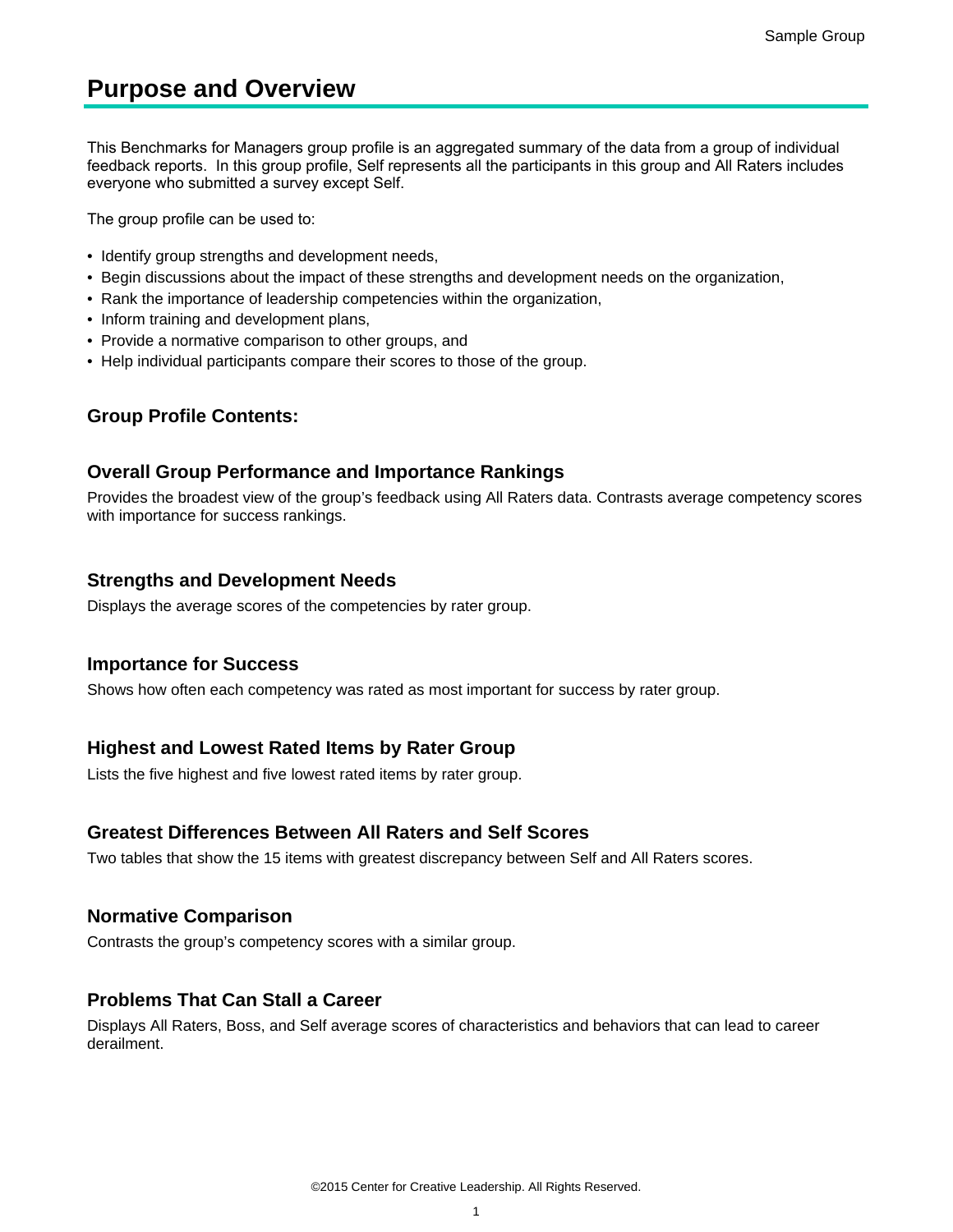## **Purpose and Overview**

## **Group Profile Legend:**

## **Competency Rating Scale**

- $1 = To a$  very little extent
- $2 = To a little extent$
- $3 = To$  some extent
- $4 = To a great extent$
- $5 = To a very great extent$
- DK = Don't Know/Not Applicable

## **Importance for Success**

Participants and raters selected the eight (8) competencies most important for success in the participants' organization.

## **Problems That Can Stall a Career Rating Scale**

- $1 =$  Strongly disagree
- $2 =$ Tend to disagree
- $3 =$  Hard to decide
- $4 =$ Tend to agree
- 5 = Strongly agree
- DK = Don't Know/Not Applicable

## **Rater Groups**

Self  $=$  all the participants in this group All Raters = all respondents combined (boss, superior, peers, direct reports, and others) Boss  $=$  all of the bosses in this group Superior  $=$  all of the superiors in this group Peers  $=$  all of the peers in this group Direct Reports  $=$  all of the direct reports in this group Others  $=$  all of the others in this group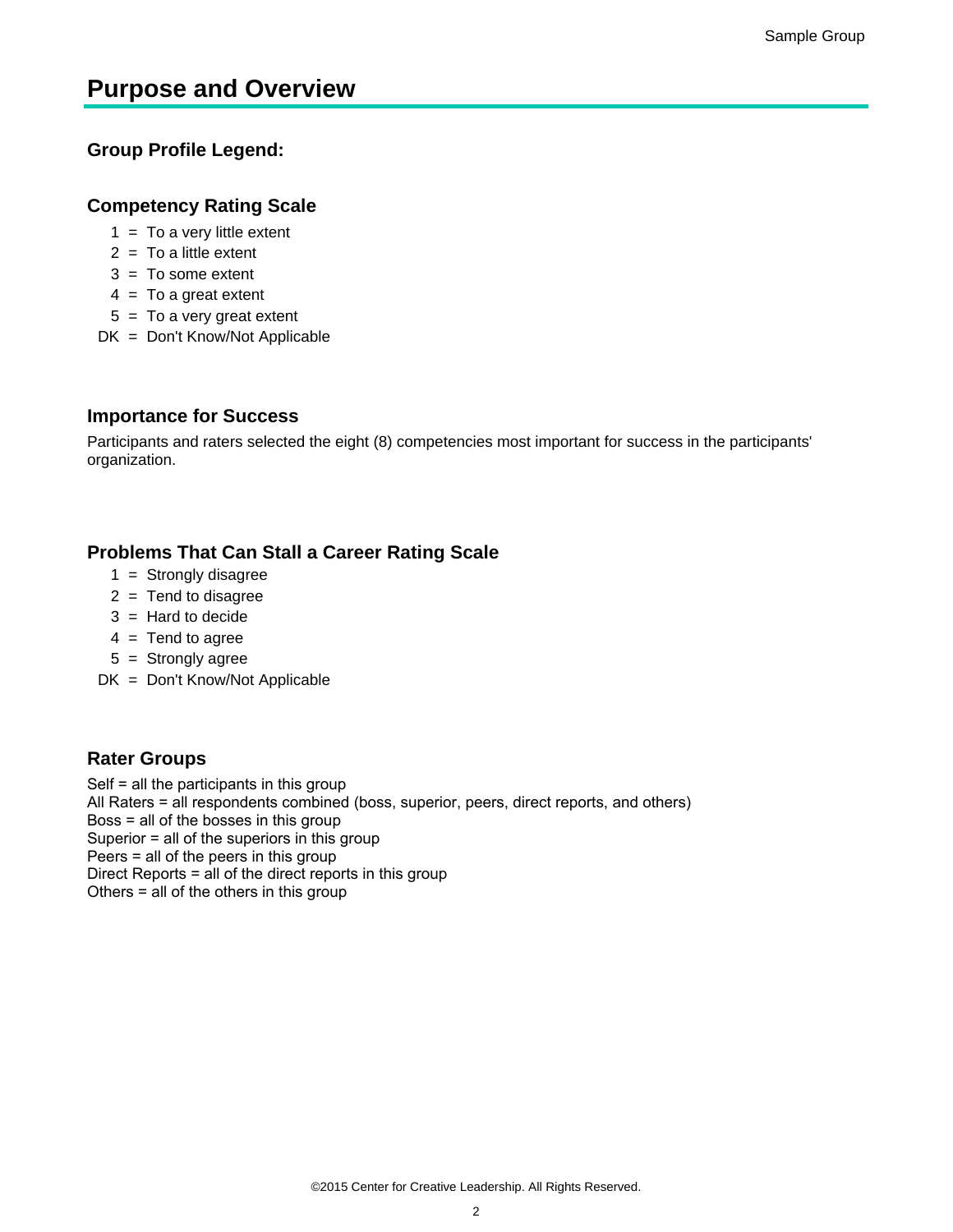## **Overall Group Performance and Importance Rankings**

This table contrasts the group's performance by competency with importance rankings. Group performance is sorted by average competency scores for All Raters. The importance column ranks each competency based on how often it was selected as one of the eight most important competencies for success in the participants' organization (e.g., the competency ranked "1" was selected most often). Note that "n=" identifies the number of raters who responded.

| <b>Competencies</b>                    | <b>All Raters</b><br><b>Competency</b><br><b>Scores</b> | <b>All Raters</b><br><b>Importance</b><br><b>Rankings</b> |
|----------------------------------------|---------------------------------------------------------|-----------------------------------------------------------|
|                                        | $n = 1496$                                              | $n = 1496$                                                |
| Respect for differences                | 4.47                                                    | 15                                                        |
| Putting people at ease                 | 4.39                                                    | 13                                                        |
| Taking initiative                      | 4.29                                                    | $\overline{7}$                                            |
| Being a quick study                    | 4.28                                                    | 14                                                        |
| Strategic perspective                  | 4.28                                                    | $\overline{2}$                                            |
| Decisiveness                           | 4.22                                                    | 5                                                         |
| Composure                              | 4.16                                                    | 4                                                         |
| Compassion and sensitivity             | 4.16                                                    | 11                                                        |
| Change management                      | 4.14                                                    | 8                                                         |
| Building collaborative relationships   | 4.13                                                    | 5                                                         |
| Career management                      | 4.11                                                    | 16                                                        |
| Participative management               | 4.10                                                    | 3                                                         |
| Leading employees                      | 4.09                                                    | 1                                                         |
| Self-awareness                         | 4.06                                                    | 10                                                        |
| Confronting problem employees          | 4.03                                                    | 11                                                        |
| Balance between personal and work life | 3.89                                                    | 9                                                         |

## **Things to consider:**

- What are this group's strengths?
- . What does this group need to improve upon?
- How well do this group's competency scores align with the importance rankings?

©2015 Center for Creative Leadership. All Rights Reserved.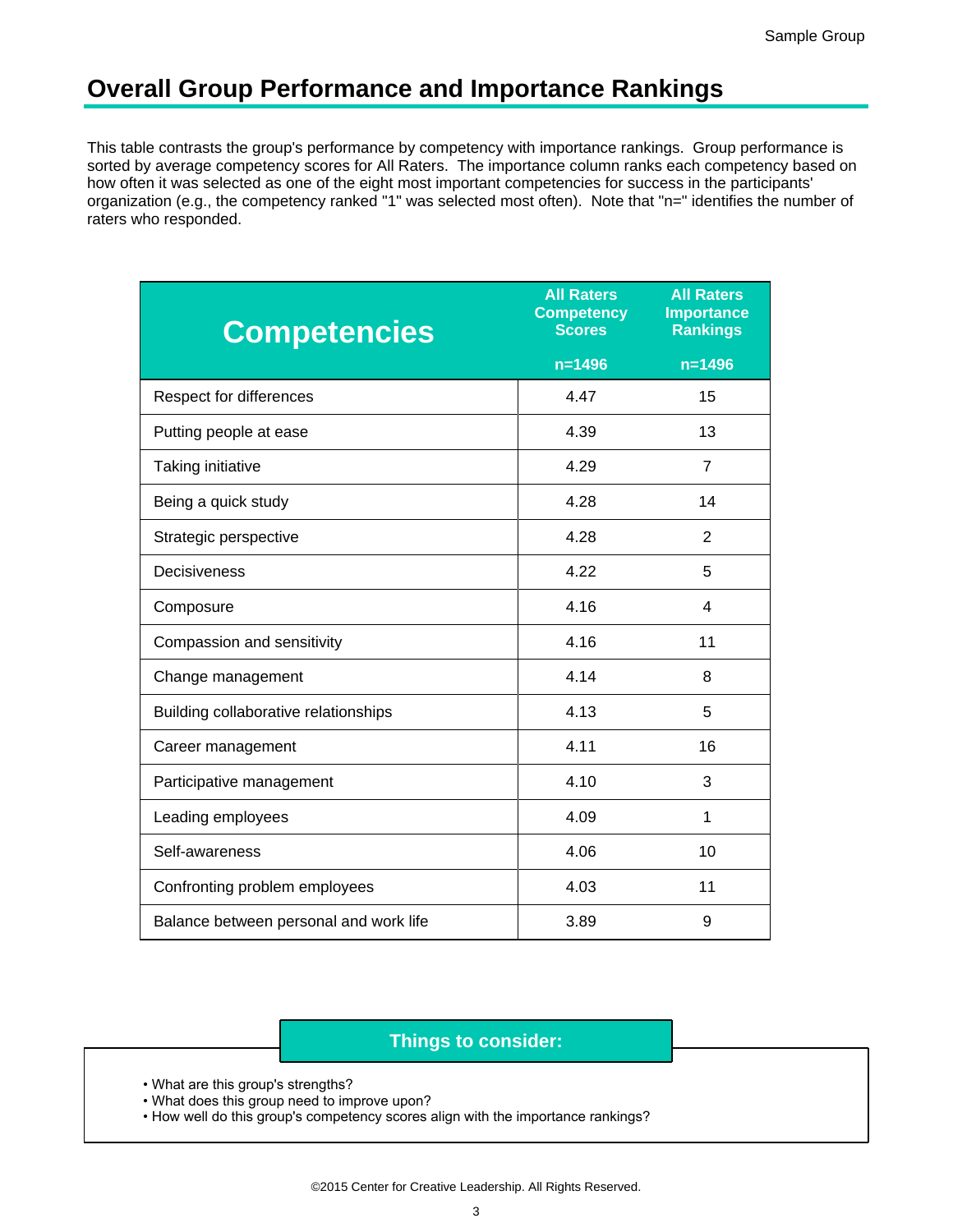This detailed table presents the group's average competency scores, by rater group. The competencies in this table are shown in the same order as seen in participants' individual feedback reports.

| <b>Competencies</b>                    | All<br><b>Raters</b><br>$n = 1496$ | <b>Boss</b><br>$n = 129$ | <b>Superior</b><br>$n = 105$ | <b>Peers</b><br>$n = 527$ | <b>Direct</b><br><b>Reports</b><br>$n = 492$ | <b>Others</b><br>$n = 243$ | <b>Self</b><br>$n = 123$ |
|----------------------------------------|------------------------------------|--------------------------|------------------------------|---------------------------|----------------------------------------------|----------------------------|--------------------------|
| Strategic perspective                  | 4.28                               | 4.19                     | 4.16                         | 4.23                      | 4.33                                         | 4.41                       | 4.27                     |
| Being a quick study                    | 4.28                               | 4.29                     | 4.20                         | 4.26                      | 4.28                                         | 4.36                       | 4.10                     |
| Decisiveness                           | 4.22                               | 4.14                     | 4.10                         | 4.18                      | 4.26                                         | 4.34                       | 4.11                     |
| Change management                      | 4.14                               | 4.14                     | 4.04                         | 4.08                      | 4.16                                         | 4.26                       | 4.13                     |
| Leading employees                      | 4.09                               | 4.08                     | 4.00                         | 4.04                      | 4.10                                         | 4.24                       | 4.07                     |
| Confronting problem employees          | 4.03                               | 3.94                     | 3.89                         | 4.00                      | 4.07                                         | 4.17                       | 3.87                     |
| Participative management               | 4.10                               | 4.16                     | 4.01                         | 4.05                      | 4.10                                         | 4.23                       | 4.09                     |
| Building collaborative relationships   | 4.13                               | 4.13                     | 4.04                         | 4.07                      | 4.12                                         | 4.30                       | 4.06                     |
| Compassion and sensitivity             | 4.16                               | 4.25                     | 4.10                         | 4.12                      | 4.14                                         | 4.26                       | 4.13                     |
| Putting people at ease                 | 4.39                               | 4.34                     | 4.32                         | 4.39                      | 4.33                                         | 4.59                       | 4.30                     |
| Respect for differences                | 4.47                               | 4.55                     | 4.37                         | 4.42                      | 4.48                                         | 4.55                       | 4.53                     |
| Taking initiative                      | 4.29                               | 4.17                     | 4.18                         | 4.24                      | 4.32                                         | 4.44                       | 4.23                     |
| Composure                              | 4.16                               | 4.15                     | 4.11                         | 4.12                      | 4.15                                         | 4.30                       | 4.09                     |
| Balance between personal and work life | 3.89                               | 3.96                     | 3.91                         | 3.93                      | 3.81                                         | 3.90                       | 3.57                     |
| Self-awareness                         | 4.06                               | 4.06                     | 4.03                         | 4.02                      | 4.01                                         | 4.23                       | 4.18                     |
| Career management                      | 4.11                               | 4.07                     | 4.02                         | 4.07                      | 4.14                                         | 4.23                       | 4.00                     |

- What competencies are rated the highest (strengths)? Rated the lowest (development needs)?
- . What are the benefits and costs associated with the top strengths?
- What are the implications of the development needs?
- . What strengths might become weaknesses (e.g., extreme decisiveness may lead to arrogance)?
- . Compare agreement across raters. What are the implications of agreement or disagreement?
- How do these strengths align with or support the organization's values and strategic direction?
- . What is the greatest potential liability this profile presents for your organization?
- to the group's scores? • Question for each participant to consider: How do your individual competency scores compare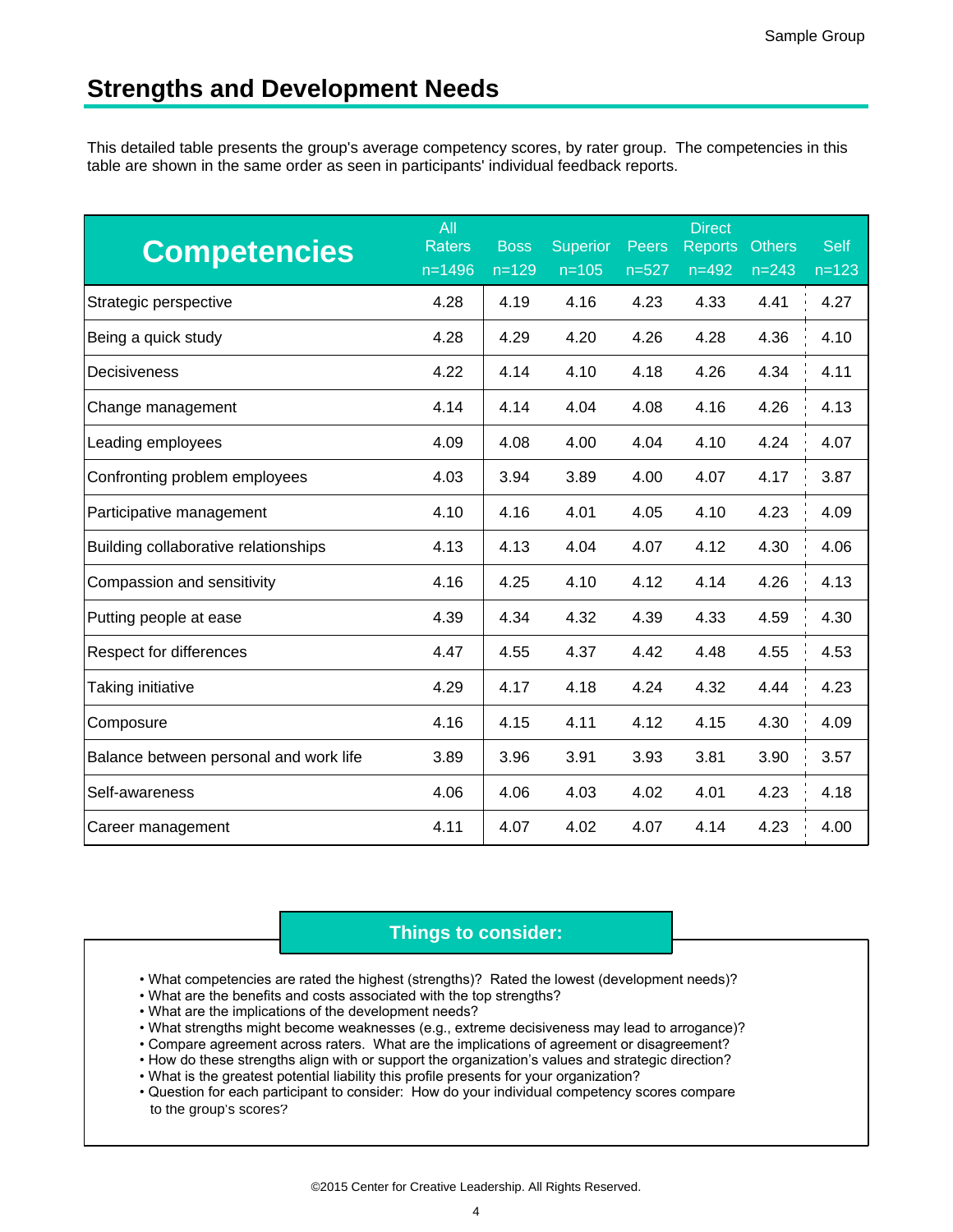## **Importance for Success**

This table shows responses to the question: "Which eight competencies do you consider to be the most important for success in this person's organization?" The percentages are based on the number of participants and raters who selected that competency. The competencies in this table are shown in the same order as seen in participants' individual feedback reports.

| <b>Competencies</b>                    | All<br><b>Raters</b><br>$n = 1496$ | <b>Boss</b><br>$n = 129$ | <b>Superior</b><br>$n = 105$ | <b>Peers</b><br>$n = 527$ | <b>Direct</b><br><b>Reports</b><br>$n = 492$ | <b>Others</b><br>$n = 243$ | <b>Self</b><br>$n = 123$ |
|----------------------------------------|------------------------------------|--------------------------|------------------------------|---------------------------|----------------------------------------------|----------------------------|--------------------------|
| Strategic perspective                  | 72 %                               | 78 %                     | 69%                          | 72 %                      | 70 %                                         | 74 %                       | 76 %                     |
| Being a quick study                    | 32 %                               | 33 %                     | 16 %                         | 33 %                      | 36 %                                         | 32 %                       | 28 %                     |
| Decisiveness                           | 61 %                               | 68 %                     | 73 %                         | 61 %                      | 57 %                                         | 60 %                       | 54 %                     |
| Change management                      | 55 %                               | 65 %                     | 75 %                         | 60 %                      | 45 %                                         | 48 %                       | 54 %                     |
| Leading employees                      | 81 %                               | 83 %                     | 86 %                         | 80 %                      | 82 %                                         | 80 %                       | 89 %                     |
| Confronting problem employees          | 37 %                               | 42 %                     | 45 %                         | 35 %                      | 36 %                                         | 40 %                       | 37 %                     |
| Participative management               | 70 %                               | 76 %                     | 71 %                         | 71 %                      | 68 %                                         | 65 %                       | 69 %                     |
| Building collaborative relationships   | 61 %                               | 58 %                     | 61 %                         | 60 %                      | 62 %                                         | 63 %                       | 70 %                     |
| Compassion and sensitivity             | 37 %                               | 39 %                     | 34 %                         | 36 %                      | 38 %                                         | 40 %                       | 39 %                     |
| Putting people at ease                 | 34 %                               | 25 %                     | 30 %                         | 32 %                      | 41 %                                         | 33 %                       | 31 %                     |
| Respect for differences                | 30 %                               | 38 %                     | 26 %                         | 28 %                      | 30 %                                         | 32 %                       | 21 %                     |
| Taking initiative                      | 56 %                               | 64 %                     | 64 %                         | 60 %                      | 50 %                                         | 51 %                       | 62 %                     |
| Composure                              | 62 %                               | 57 %                     | 63 %                         | 63 %                      | 63 %                                         | 58 %                       | 63 %                     |
| Balance between personal and work life | 45 %                               | 33 %                     | 36 %                         | 48 %                      | 47 %                                         | 46 %                       | 43 %                     |
| Self-awareness                         | 44 %                               | 33 %                     | 39 %                         | 41 %                      | 47 %                                         | 53 %                       | 48 %                     |
| Career management                      | 15 %                               | 6 %                      | 11 %                         | 14 %                      | 19 %                                         | 13 %                       | 11 %                     |

- What is the level of agreement across rater groups? What is the level of agreement within each rater group (column)? What are the implications of agreement or disagreement?
- values and strategic direction? • Are the top rated competencies identified by All Raters consistent with the organization's
- Does the organization currently select or promote based upon these competencies?
- change in the next 5 years? Examine the competencies ranked least important. How would you hope these rankings could •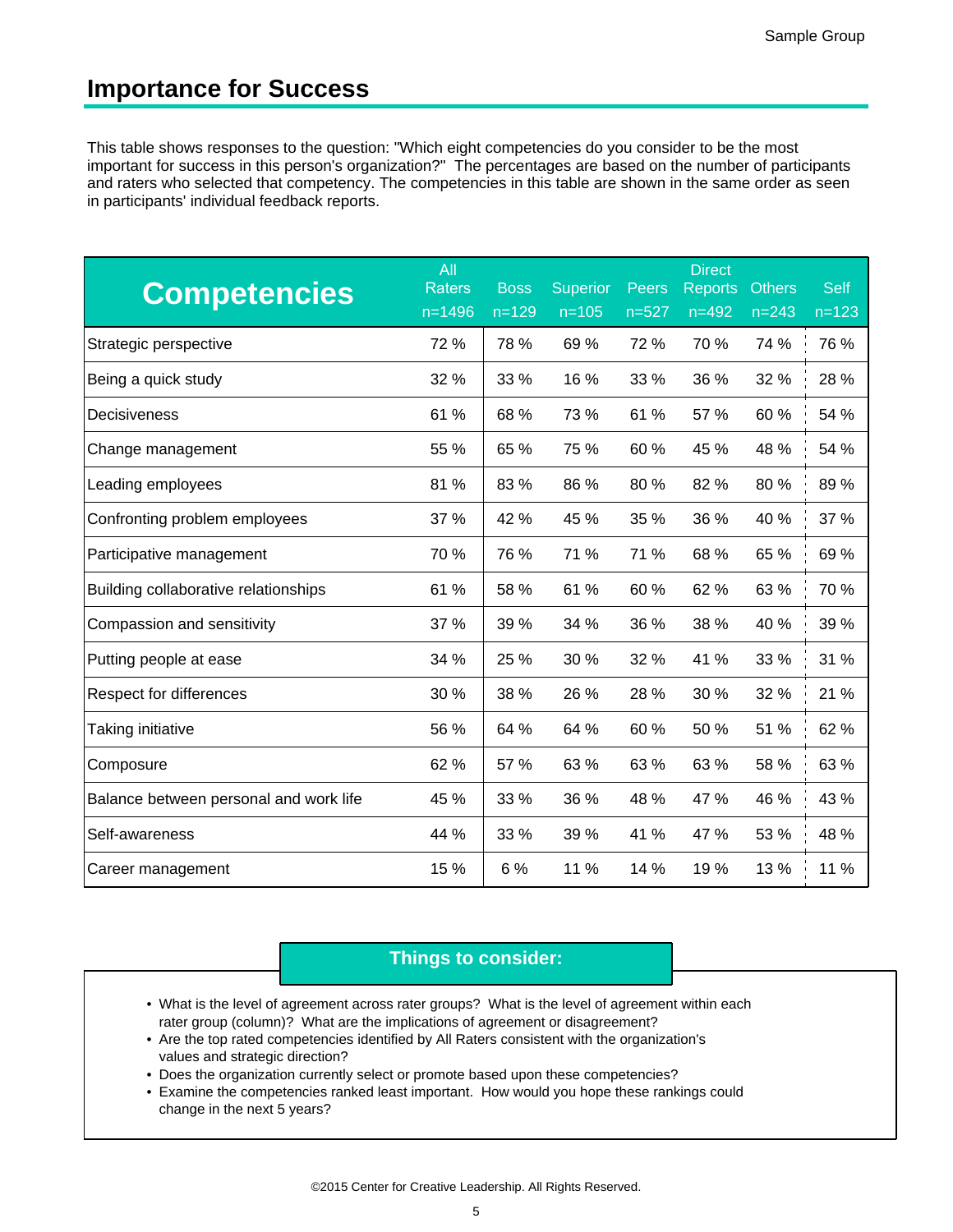# **Highest Rated Items by Rater Group**

The next two pages present the five <u>highest</u> rated items by rater group. The numbers in parentheses identify the specific item number as seen in the participants' individual feedback reports.

| <b>All Raters</b>                                                                  | <b>Average Score</b> |
|------------------------------------------------------------------------------------|----------------------|
| Understands and respects cultural, religious, gender, and racial differences. (68) | 4.54                 |
| Is comfortable managing people from different racial or cultural backgrounds. (71) | 4.53                 |
| Treats people of all backgrounds fairly. (69)                                      | 4.50                 |
| Has a pleasant disposition. (65)                                                   | 4.46                 |
| Conveys compassion toward them when other people disclose a personal loss. (64)    | 4.45                 |
| <b>Boss</b>                                                                        | <b>Average Score</b> |
| Understands and respects cultural, religious, gender, and racial differences. (68) | 4.71                 |
| Treats people of all backgrounds fairly. (69)                                      | 4.58                 |
| Is comfortable managing people from different racial or cultural backgrounds. (71) | 4.56                 |
| Conveys compassion toward them when other people disclose a personal loss. (64)    | 4.51                 |
| Has a pleasant disposition. (65)                                                   | 4.45                 |
|                                                                                    |                      |
| <b>Superior</b>                                                                    | <b>Average Score</b> |
| Has a pleasant disposition. (65)                                                   | 4.50                 |
| Understands and respects cultural, religious, gender, and racial differences. (68) | 4.50                 |
| Is comfortable managing people from different racial or cultural backgrounds. (71) | 4.38                 |
| Treats people of all backgrounds fairly. (69)                                      | 4.38                 |
| Links his/her responsibilities with the mission of the whole organization. (3)     | 4.34                 |
| <b>Peers</b>                                                                       | <b>Average Score</b> |
| Is comfortable managing people from different racial or cultural backgrounds. (71) | 4.50                 |
| Understands and respects cultural, religious, gender, and racial differences. (68) | 4.49                 |
| Treats people of all backgrounds fairly. (69)                                      | 4.45                 |
| Conveys compassion toward them when other people disclose a personal loss. (64)    | 4.45                 |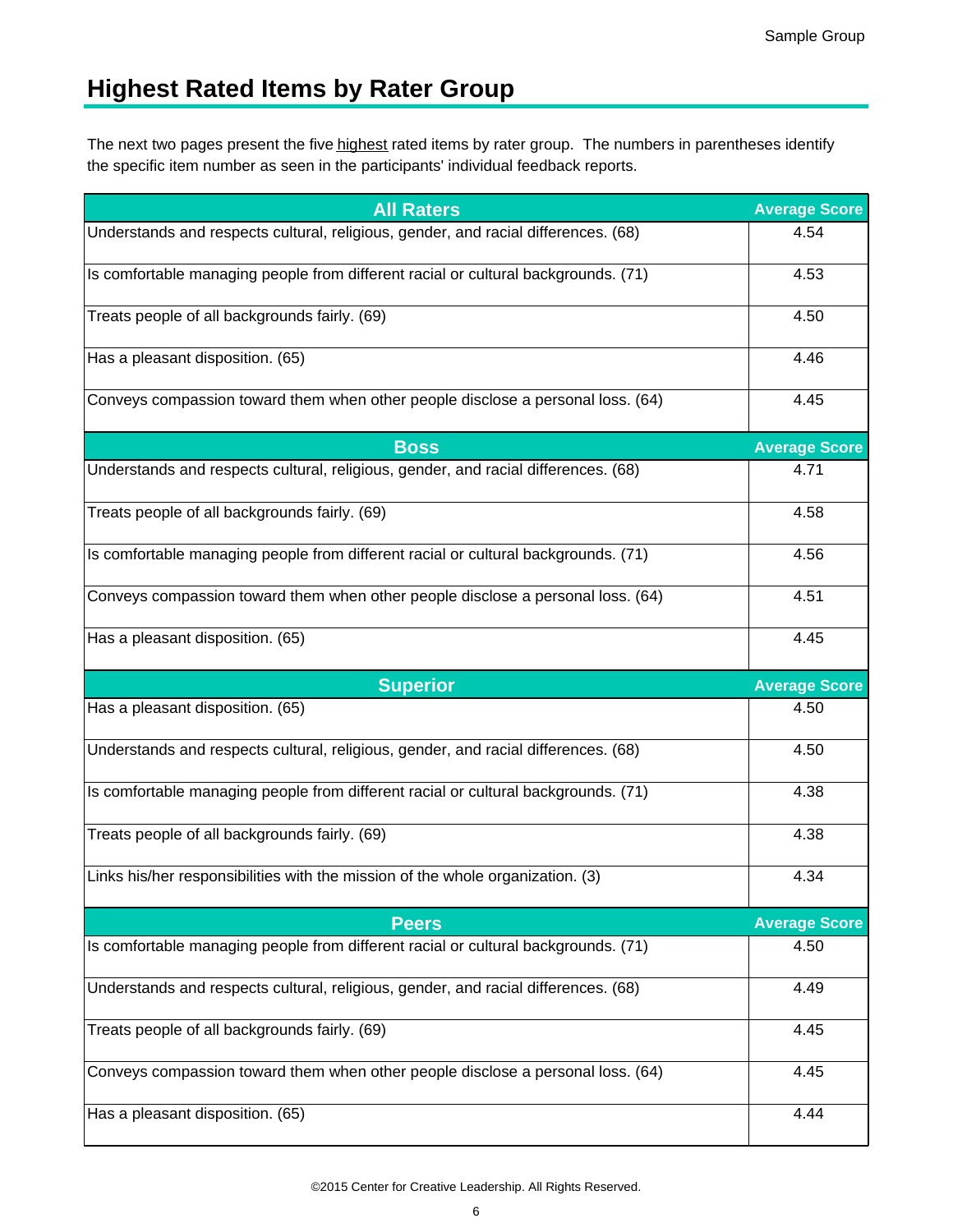# **Highest Rated Items by Rater Group**

| <b>Direct Reports</b>                                                                                 | <b>Average Score</b> |
|-------------------------------------------------------------------------------------------------------|----------------------|
| Is comfortable managing people from different racial or cultural backgrounds. (71)                    | 4.57                 |
| Understands higher management values, how higher management operates, and how they see<br>things. (5) | 4.56                 |
| Understands and respects cultural, religious, gender, and racial differences. (68)                    | 4.55                 |
| Actively cultivates a good relationship with superior. (91)                                           | 4.52                 |
| Treats people of all backgrounds fairly. (69)                                                         | 4.51                 |
| <b>Others</b>                                                                                         | <b>Average Score</b> |
| Has a pleasant disposition. (65)                                                                      | 4.68                 |
| Links his/her responsibilities with the mission of the whole organization. (3)                        | 4.63                 |
| Has a good sense of humor. (66)                                                                       | 4.61                 |
| Treats people of all backgrounds fairly. (69)                                                         | 4.59                 |
| Understands and respects cultural, religious, gender, and racial differences. (68)                    | 4.59                 |
| <b>Self</b>                                                                                           | <b>Average Score</b> |
| Treats people of all backgrounds fairly. (69)                                                         | 4.63                 |
| Is comfortable managing people from different racial or cultural backgrounds. (71)                    | 4.61                 |
| Understands and respects cultural, religious, gender, and racial differences. (68)                    | 4.60                 |
| Links his/her responsibilities with the mission of the whole organization. (3)                        | 4.47                 |
| Understands higher management values, how higher management operates, and how they see<br>things. (5) | 4.43                 |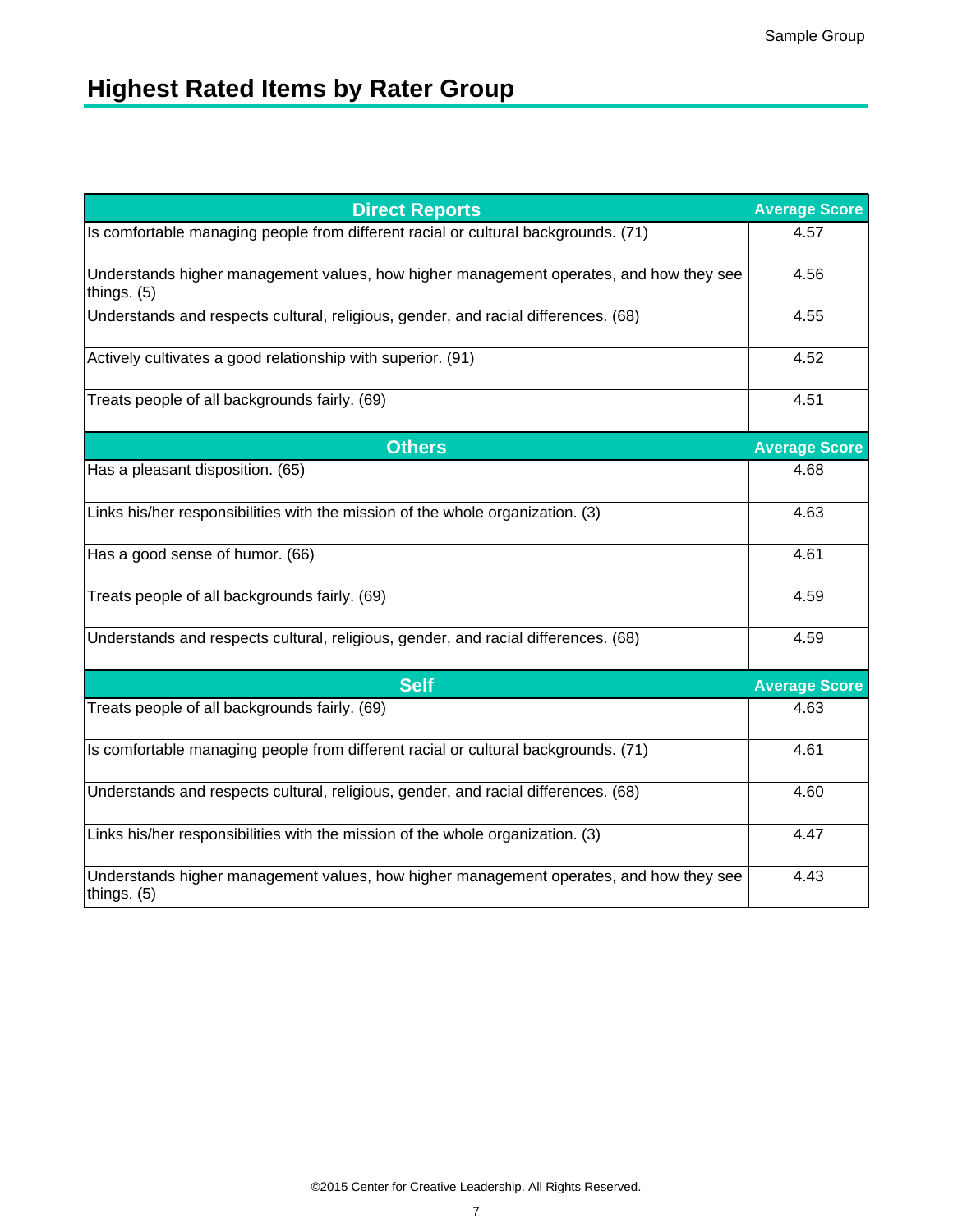# **Lowest Rated Items by Rater Group**

The next two pages present the five <u>lowest</u> rated items by rater group. The numbers in parentheses identify the specific item number as seen in the participants' individual feedback reports.

| <b>All Raters</b>                                                                                                                           | <b>Average Score</b> |
|---------------------------------------------------------------------------------------------------------------------------------------------|----------------------|
| Does not take career so seriously that his/her personal life suffers. (83)                                                                  | 3.60                 |
| Is sensitive to signs of overwork in others. (59)                                                                                           | 3.90                 |
| Does not become hostile or moody when things are not going his/her way. (77)                                                                | 3.90                 |
| Pushes decision making to the lowest appropriate level and develops employees' confidence in<br>their ability to make those decisions. (26) | 3.91                 |
| Acts as if there is more to life than just having a career. (81)                                                                            | 3.92                 |
| <b>Boss</b>                                                                                                                                 | <b>Average Score</b> |
| Does not take career so seriously that his/her personal life suffers. (83)                                                                  | 3.75                 |
| Uses mentoring relationships effectively. (92)                                                                                              | 3.81                 |
| Does not become hostile or moody when things are not going his/her way. (77)                                                                | 3.83                 |
| Acts decisively when faced with a tough decision such as laying off workers, even though it<br>hurts him/her personally. (38)               | 3.86                 |
| Seeks corrective feedback to improve him/herself. (86)                                                                                      | 3.88                 |
|                                                                                                                                             |                      |
| <b>Superior</b>                                                                                                                             | <b>Average Score</b> |
| Does not take career so seriously that his/her personal life suffers. (83)                                                                  | 3.68                 |
| Is able to fire or deal firmly with loyal but incompetent people without procrastinating. (40)                                              | 3.80                 |
| Adjusts management style to changing situations. (20)                                                                                       | 3.82                 |
| Pushes decision making to the lowest appropriate level and develops employees' confidence in<br>their ability to make those decisions. (26) | 3.83                 |
| Moves quickly in confronting a problem employee. (39)                                                                                       | 3.83                 |
| <b>Peers</b>                                                                                                                                | <b>Average Score</b> |
| Does not take career so seriously that his/her personal life suffers. (83)                                                                  | 3.63                 |
| Pushes decision making to the lowest appropriate level and develops employees' confidence in<br>their ability to make those decisions. (26) | 3.81                 |
| Takes into account peoples' concerns during change. (18)                                                                                    | 3.87                 |
| Gains commitment of others before implementing changes. (47)                                                                                | 3.89                 |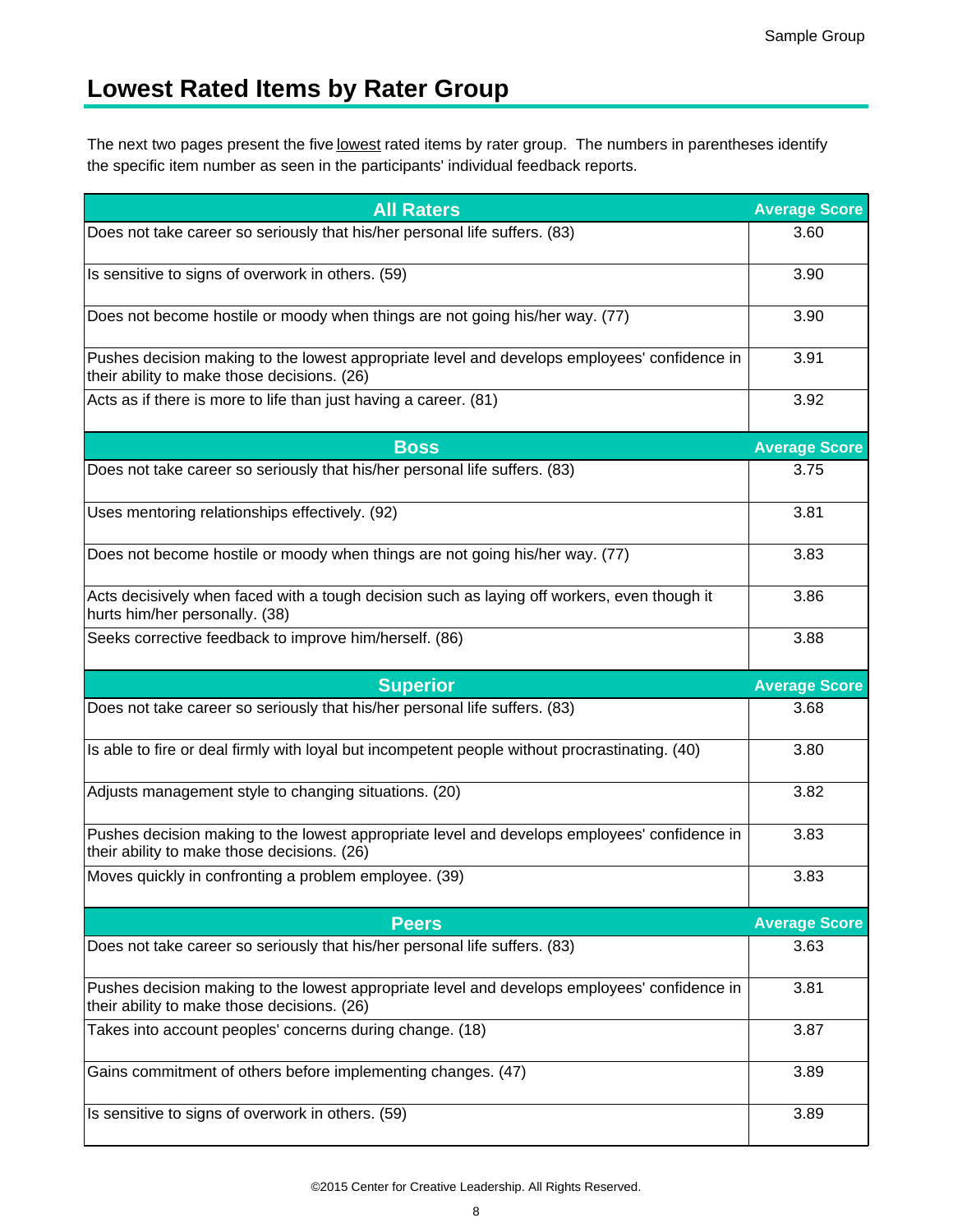# **Lowest Rated Items by Rater Group**

| <b>Direct Reports</b>                                                                          | <b>Average Score</b> |
|------------------------------------------------------------------------------------------------|----------------------|
| Does not take career so seriously that his/her personal life suffers. (83)                     | 3.51                 |
| Is sensitive to signs of overwork in others. (59)                                              | 3.75                 |
| Acts as if there is more to life than just having a career. (81)                               | 3.77                 |
| Does not become hostile or moody when things are not going his/her way. (77)                   | 3.85                 |
| Seeks corrective feedback to improve him/herself. (86)                                         | 3.86                 |
| <b>Others</b>                                                                                  | <b>Average Score</b> |
| Does not take career so seriously that his/her personal life suffers. (83)                     | 3.54                 |
| Acts as if there is more to life than just having a career. (81)                               | 3.99                 |
| Is able to fire or deal firmly with loyal but incompetent people without procrastinating. (40) | 4.03                 |
| Responds effectively to constructive criticism from others. (94)                               | 4.04                 |
| Seeks corrective feedback to improve him/herself. (86)                                         | 4.04                 |
| <b>Self</b>                                                                                    | <b>Average Score</b> |
| Does not take career so seriously that his/her personal life suffers. (83)                     | 3.14                 |
| Acts as if there is more to life than just having a career. (81)                               | 3.59                 |
| Does not become hostile or moody when things are not going his/her way. (77)                   | 3.64                 |
| Actively seeks opportunities to develop professional relationships with others. (93)           | 3.69                 |
| Is able to fire or deal firmly with loyal but incompetent people without procrastinating. (40) | 3.74                 |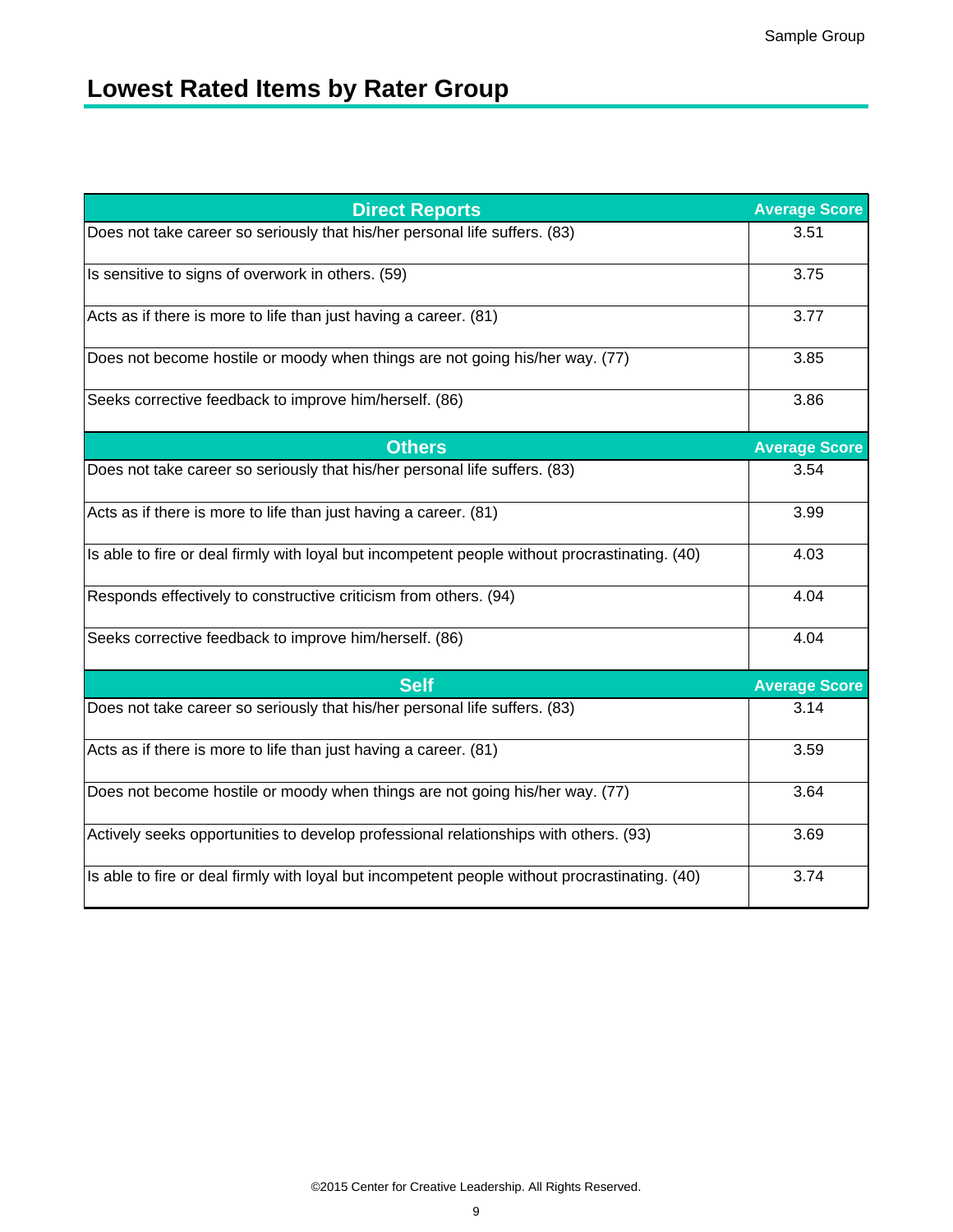# **Greatest Differences: Overrated By Self**

Listed below are the (up to 15) items with the greatest difference between high Self scores and low All Raters scores.

| <b>Items</b>                                                                               | <b>All Raters</b> | <b>Self</b> |
|--------------------------------------------------------------------------------------------|-------------------|-------------|
| Does an honest self-assessment. (85)                                                       | 4.16              | 4.40        |
| Admits personal mistakes, learns from them, and moves on to<br>correct the situation. (84) | 4.10              | 4.32        |
| Listens to individuals at all levels in the organization. (48)                             | 4.17              | 4.37        |
| Leads change by example. (15)                                                              | 4.13              | 4.31        |
| Listens to employees both when things are going well and when<br>they are not. (50)        | 4.17              | 4.33        |
| Treats people of all backgrounds fairly. (69)                                              | 4.50              | 4.63        |
| Adjusts management style to changing situations. (20)                                      | 3.97              | 4.11        |
| Acts fairly and does not play favorites. (27)                                              | 4.25              | 4.37        |
| Understands the value of a good mentoring relationship. (88)                               | 4.21              | 4.32        |
| Does not blame others or situations for his/her mistakes. (78)                             | 4.24              | 4.34        |
| Rewards hard work and dedication to excellence. (34)                                       | 4.08              | 4.17        |
| Interacts with staff in a way that results in the staff feeling<br>motivated. (30)         | 4.07              | 4.15        |
| Is comfortable managing people from different racial or cultural<br>backgrounds. (71)      | 4.53              | 4.61        |
| Takes charge when trouble comes. (74)                                                      | 4.30              | 4.37        |
| Is willing to help an employee with personal problems. (60)                                | 4.25              | 4.32        |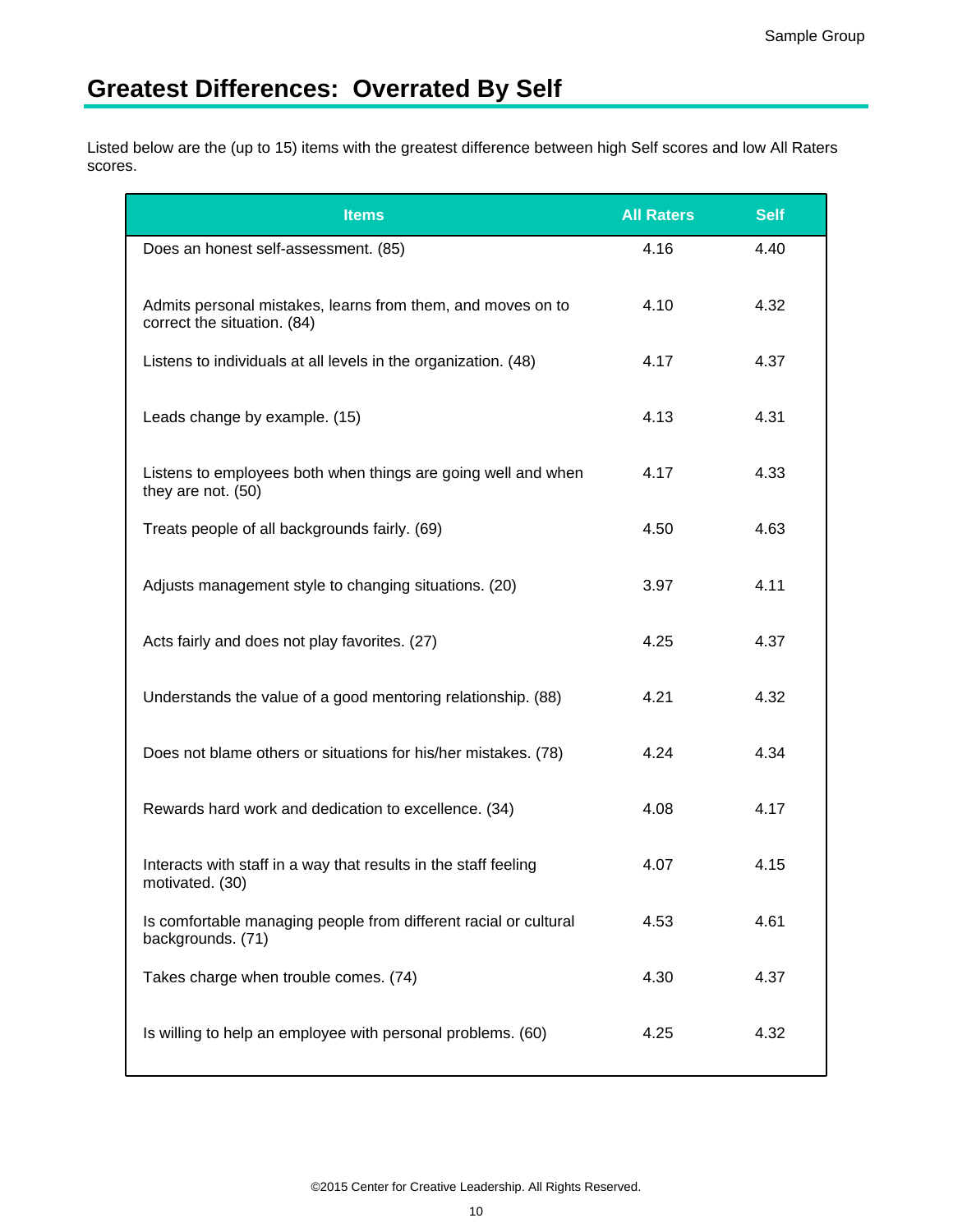# **Greatest Differences: Underrated By Self**

Listed below are the (up to 15) items with the greatest difference between low Self scores and high All Raters scores.

| <b>Items</b>                                                                                                                  | <b>All Raters</b> | <b>Self</b> |
|-------------------------------------------------------------------------------------------------------------------------------|-------------------|-------------|
| Does not take career so seriously that his/her personal life suffers.<br>(83)                                                 | 3.60              | 3.14        |
| Actively seeks opportunities to develop professional relationships<br>with others. (93)                                       | 4.14              | 3.69        |
| Acts as if there is more to life than just having a career. (81)                                                              | 3.92              | 3.59        |
| Uses mentoring relationships effectively. (92)                                                                                | 4.04              | 3.77        |
| Does not become hostile or moody when things are not going<br>his/her way. (77)                                               | 3.90              | 3.64        |
| Is able to fire or deal firmly with loyal but incompetent people<br>without procrastinating. (40)                             | 3.99              | 3.74        |
| Acts decisively when faced with a tough decision such as laying<br>off workers, even though it hurts him/her personally. (38) | 4.13              | 3.88        |
| Provides prompt feedback, both positive and negative. (25)                                                                    | 4.15              | 3.93        |
| Quickly masters new technical knowledge necessary to do the<br>job. (9)                                                       | 4.27              | 4.05        |
| Appropriately documents employee performance problems. (42)                                                                   | 4.05              | 3.83        |
| Does not hesitate when making decisions. (12)                                                                                 | 4.10              | 3.89        |
| Is prepared to seize opportunities when they arise. (72)                                                                      | 4.32              | 4.13        |
| Quickly masters new vocabulary and operating rules needed to<br>understand how the business works. (10)                       | 4.31              | 4.13        |
| Has a pleasant disposition. (65)                                                                                              | 4.46              | 4.30        |
| Has activities and interests outside of career. (82)                                                                          | 4.13              | 3.97        |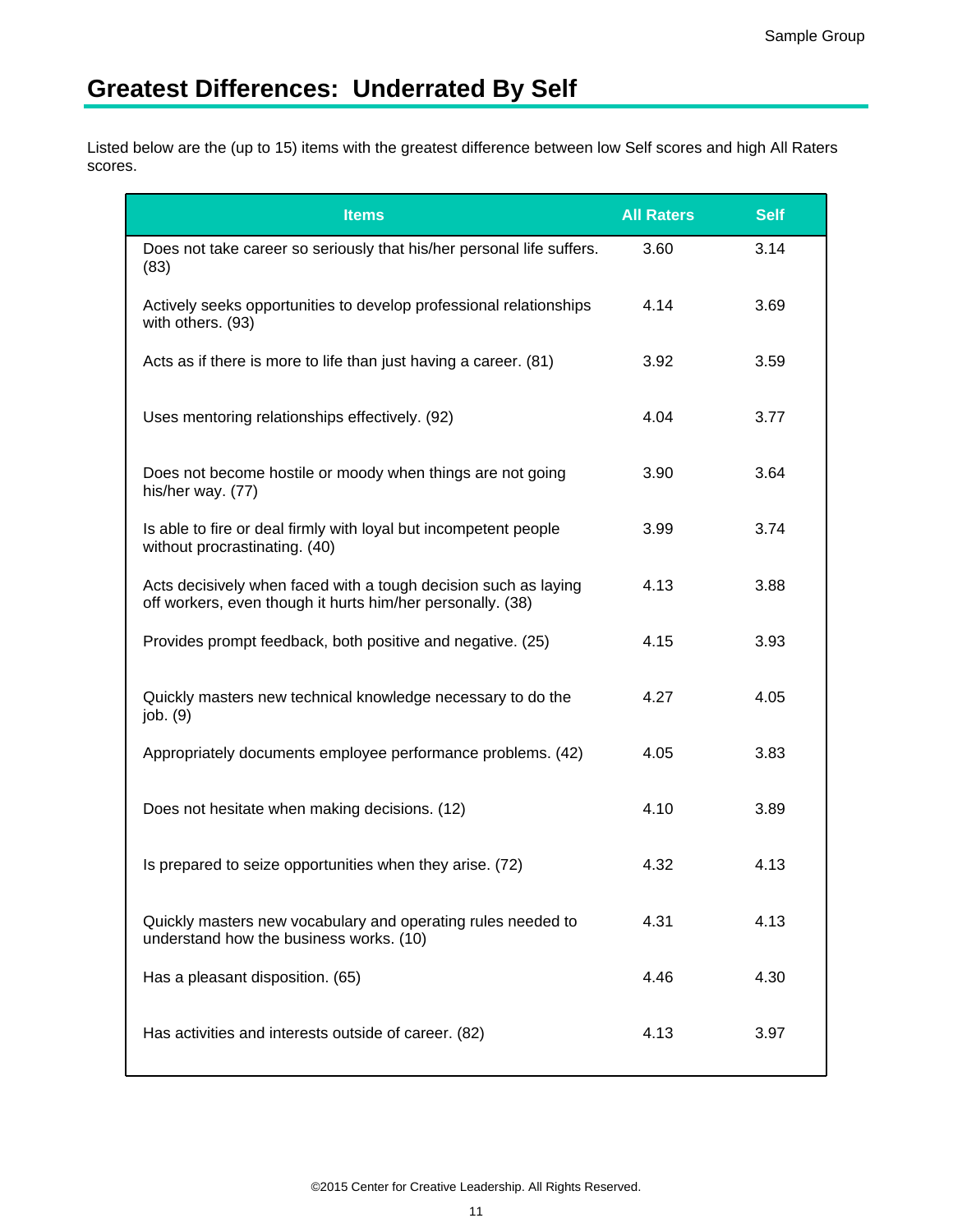## **Normative Comparison**

This chart compares this group's All Raters competency scores (as standard scores) to a large normative sample. The mid-range line marks the average of the normative group.



- What competencies are notably high?
- What competencies are notably low?
- . What might account for these differences?